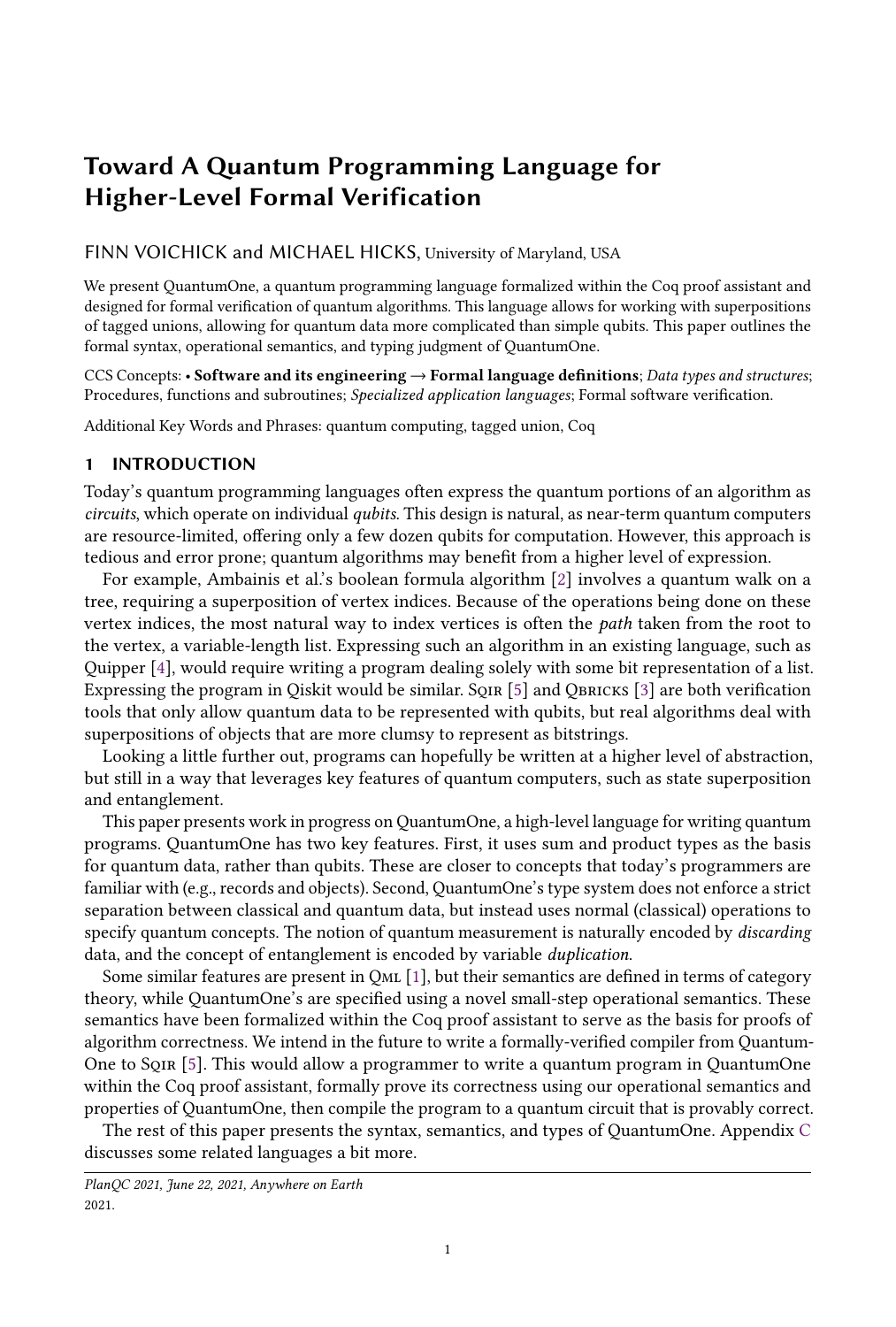PlanQC 2021, June 22, 2021, Anywhere on Earth Voichick and Hicks

## 2 QUANTUMONE: SYNTAX

Let  $x$  range over an infinite set of variables (for example, Asc $I$  strings), and  $q$  range over a set of single-qubit gates (for example, special unitary group  $SU(2)$ ). Then, QuantumOne syntax is defined with the following two mutually inductive definitions for expressions and functions:<sup>[1](#page-1-0)</sup>

$$
e ::= \langle \rangle \mid \text{inl } e \mid \text{inr } e \mid \langle e_1, e_2 \rangle \mid x
$$
  
\n
$$
\mid (\text{case } e \text{ of } \mid \text{inl } x_0 \Rightarrow e_0 \mid \text{inl } x_1 \Rightarrow e_1)
$$
  
\n
$$
\mid (\text{control } e \text{ with } \mid \text{inl } x_0 \Rightarrow e_0 \mid \text{inl } x_1 \Rightarrow e_1)
$$
  
\n
$$
\mid f \text{ } e \mid \text{let } \langle x_1, x_2 \rangle = e' \text{ in } e
$$
  
\n
$$
f ::= \lambda x. e \mid g
$$

QuantumOne has standard classical features: a unit value  $\langle \rangle$ , variables x, constructors inl and inr and case analysis for sum types, constructor  $\langle e_1, e_2 \rangle$  and let-based pattern matching for pairs, and function definition and application. With units and sums, we can encode bits:

$$
0 := \text{inl} \langle\rangle \qquad 1 := \text{inr} \langle\rangle
$$
  
(case *e* of  $| 0 \Rightarrow e_0 | 1 \Rightarrow e_1$ ) := (case *e* of  $| \text{inl } x_* \Rightarrow e_0 | \text{inl } x_* \Rightarrow e_1$ )

Above,  $x_*$  is a fresh variable not free in either  $e_0$  or  $e_1$ . (Encoding of bits on control is similar.)

In addition to these standard features, there are two "quantum" features: single-qubit gate application (the only way to produce superpositions) and control statements (a way to produce entanglement). The control statements are like case statements except that they produce a pair containing the value guarded on as well as the result. QuantumOne does not include a special measurement operation, but a measurement function can be constructed, shown in Section [2.3.](#page-2-0)

# <span id="page-1-1"></span>2.1 Example: Deutsch's algorithm

Here is how we might define Deutsch's algorithm in QuantumOne.

hadamard (let 
$$
\langle x_d, x_t \rangle = U_f
$$
 (hadamard 0, hadamard 1) in  $x_d$ )

Here, hadamard is a Hadamard gate, and  $U_f$  a provided oracle function. This oracle should implement the unitary transformation  $\langle x, y \rangle \mapsto \langle x, y \oplus f(x) \rangle$  for some function  $f : \mathbb{Z}_2 \to \mathbb{Z}_2$ . For example, the oracle corresponding to the identity function  $f$  is a cnor gate and can be manually implemented by setting  $U_f$  to the following:

 $\lambda x.$ let  $\langle x_d, x_t \rangle = x$  in control  $x_d$  with  $|0 \Rightarrow x_t |$   $1 \Rightarrow$  not  $x_t$ 

Here, not denotes the Pauli-X gate. QuantumOne does not have a way to "oraclize" a classical function, but this could be a convenient addition to the language. The main challenge is that the language's type system (see Section [4\)](#page-3-0) does not distinguish between classical and quantum data, so there would need to be a way to create oracles for functions that are not classical.

# <span id="page-1-2"></span>2.2 Duplication via Entanglement

A key reason that some languages distinguish between classical and quantum types is the nocloning theorem. For example, the type system of Selinger and Valiron's quantum lambda calculus [\[8\]](#page-5-5) distinguishes "reusable" (classical) types from other (potentially quantum) types, and their typing relation uses linear types to ensure that quantum variables are never reused.

QuantumOne takes an alternative approach which doesn't distinguish between classical and quantum types. We interpret "duplication" to mean "sharing via entanglement" rather than "cloning," very similar to the approach taken in QmL [\[1\]](#page-5-4). For example, the program  $(\lambda x.\langle x, x \rangle)$  (hadamard 0)

<span id="page-1-0"></span><sup>&</sup>lt;sup>1</sup>The parentheses on case and control are there to clarify that pipe characters ("|") are part of the language.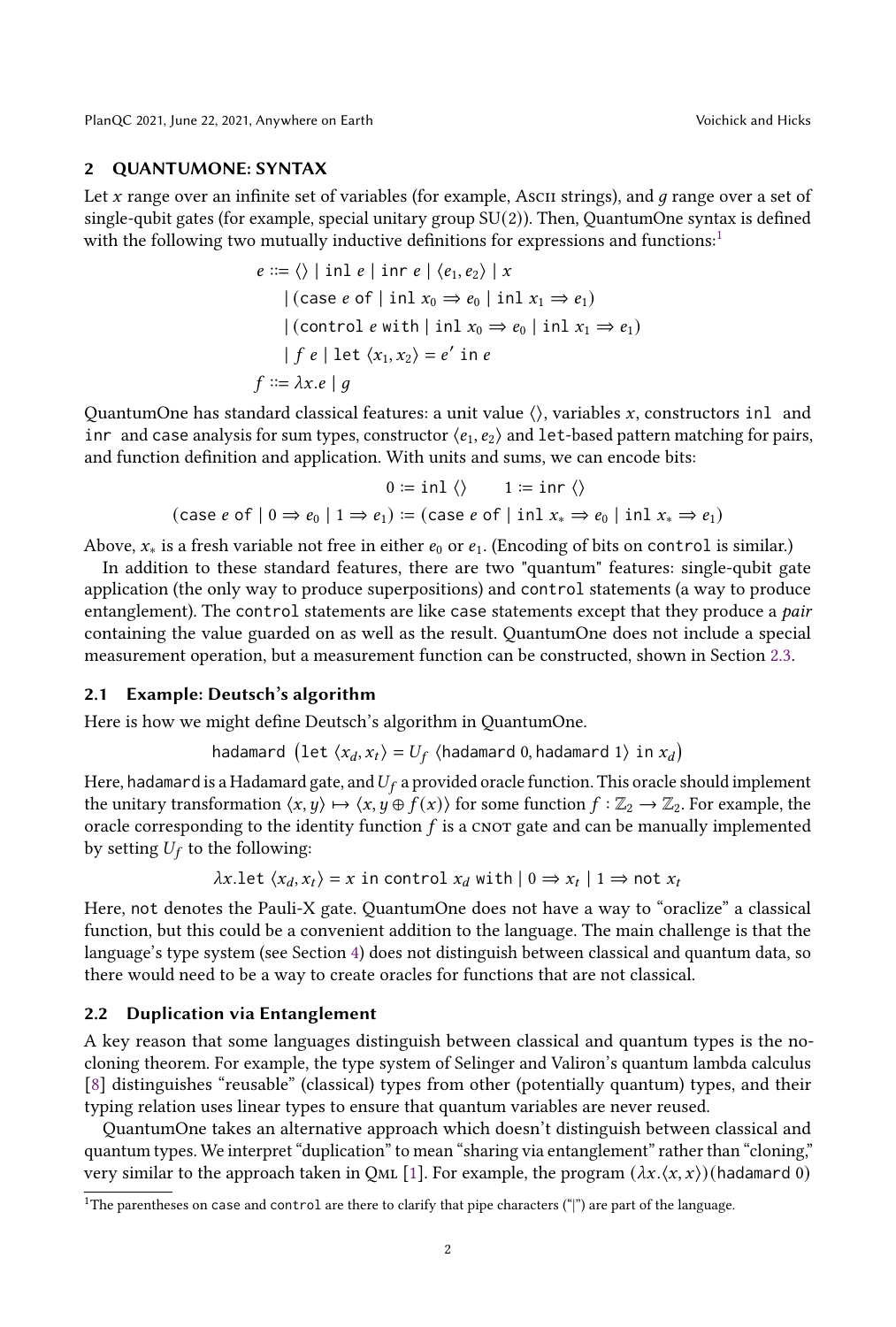would produce a Bell state. In general, any variable use that would be disallowed in a linear type system is instead treated as sharing, and in a compiled circuit this would be implemented using cnot gates to "copy" the value to another register. Section [3](#page-2-1) shows how QuantumOne's operational semantics allows for this kind of duplication.

## <span id="page-2-0"></span>2.3 Measurement via Discarding

Unlike many quantum programming languages, QuantumOne does not include measurement as a special operation. Rather, measurement is accomplished by discarding information. Information is discarded whenever a variable is created but not used, so one can measure a variable by duplicating it and then discarding the duplicate. In particular, "measurement" can be defined by the function  $\lambda x.(\lambda y.x)$  x. The semantics and use of this function are described in Section [3.](#page-2-1)

## 2.4 Meta programming

QuantumOne does not include any form of recursion or higher-order functions, but it does include first-order functions. Our implementation of QuantumOne is embedded in the Coq proof assistant, so we can use meta-programming at the Coq level to construct QuantumOne functions recursively.

# <span id="page-2-1"></span>3 OPERATIONAL SEMANTICS

The semantics of many prior quantum programming languages are defined denotationally using unitary or density matrices over qubit-based quantum states. Doing so for QuantumOne would require translating its higher level constructs to qubits first, which could occlude a direct understanding of a program's meaning. As such, we define an operational semantics directly in terms of QuantumOne constructs. We are also working on a compiler for QuantumOne programs, discussed in Appendix [D.](#page-8-0)

The operational semantics, given in full in Appendix [A,](#page-5-6) defines two judgments. The first is  $e \implies S$ , which says that QuantumOne expression  $e$  single-steps to state S. A state S a complex linear combination (a superposition) of *classical states*, each of which is a pair  $|e, d\rangle$ , where *e* is a QuantumOne expression and  $d$  is a list of values that have been discarded. Many of the operational rules are essentially classical except that they keep track of discarded values. For example, consider the rules for function application:

$$
\frac{x \in \text{FV}(e)}{(\lambda x. e)v \Longrightarrow |[x := v]e, []\rangle} \qquad \frac{x \notin \text{FV}(e)}{(\lambda x. e)v \Longrightarrow |e, [v]\rangle}
$$

Application of single-qubit gate  $q$  is written

$$
g \n\stackrel{\sim}{\longrightarrow} G_{00}|0, []\rangle + G_{10}|1, []\rangle \qquad g \n\stackrel{\sim}{\longrightarrow} G_{01}|0, []\rangle + G_{11}|1, []\rangle
$$

where  $g$ 's semantics is represented by the unitary matrix with components  $G_{00}$ ,  $G_{01}$ ,  $G_{10}$ , and  $G_{11}$ .

The second judgment has the form  $S \longrightarrow S''$ . It is defined by a single rule that chooses a classical state  $|e, d\rangle$  from within S, steps it using  $e \implies S'$ , and then incorporates the result S' into the original S, producing S". To see this judgment at work in conjunction with duplicating and discarding constructs, consider running a "coin flip" program that measures a  $|+\rangle$  state, producing a maximally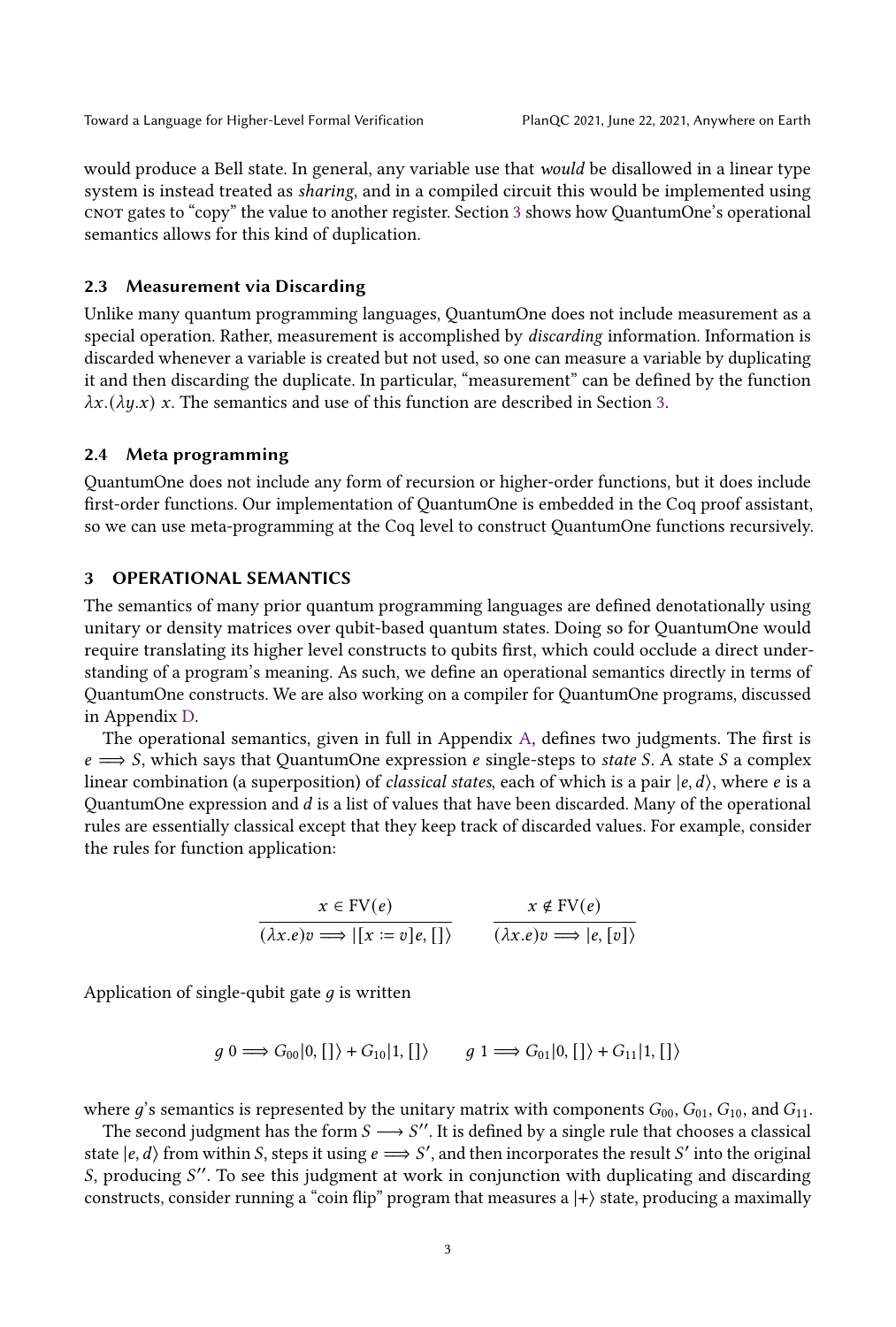mixed state. "Measurement" is encoded via the term given in Section [2.3.](#page-2-0)

$$
\begin{aligned}\n\left| \left( (\lambda x.(\lambda y.x) \ x) \ (\text{hadamard 0}), \left[ \right] \right\rangle &\longrightarrow \frac{1}{\sqrt{2}} \left| (\lambda x.(\lambda y.x) \ x) \ 0, \left[ \right] \right\rangle + \frac{1}{\sqrt{2}} \left| (\lambda x.(\lambda y.x) \ x) \ 1, \left[ \right] \right\rangle \\
&\longrightarrow \frac{1}{\sqrt{2}} \left| (\lambda y.0) \ 0, \left[ \right] \right\rangle + \frac{1}{\sqrt{2}} \left| (\lambda x.(\lambda y.x) \ x) \ 1, \left[ \right] \right\rangle \\
&\longrightarrow \frac{1}{\sqrt{2}} \left| 0, \left[ 0 \right] \right\rangle + \frac{1}{\sqrt{2}} \left| (\lambda x.(\lambda y.x) \ x) \ 1, \left[ \right] \right\rangle \\
&\longrightarrow^* \frac{1}{\sqrt{2}} \left| 0, \left[ 0 \right] \right\rangle + \frac{1}{\sqrt{2}} \left| 1, \left[ 1 \right] \right\rangle\n\end{aligned}
$$

## 3.1 Expression Equivalence

In a fully-reduced program state, the expression in each term within the superposition is a value, either a unit, a tagged value, or a pair of values. Given a fully-reduced program state, one can compute the density matrix corresponding to the program state by computing a partial trace over the discard lists, "tracing out" the discarded information. The deferred measurement principle allows us to defer this partial trace operation until the end of the program's execution, meaning that our operational semantics do not need to consider mixed states even though the language allows for measurement. This is why we can describe the "coin flip" program above as producing a maximally mixed state.

We can describe two expressions as equivalent if they reduce to program states corresponding to the same density matrix. For example, applying a Pauli-X gate to the coin-flip expression would be an equivalent program to the coin-flip expression alone because both correspond to the maximally mixed state:

$$
\frac{1}{\sqrt{2}}|0, [0]\rangle + \frac{1}{\sqrt{2}}|1, [1]\rangle \sim \frac{1}{\sqrt{2}}|1, [0]\rangle + \frac{1}{\sqrt{2}}|0, [1]\rangle
$$

# 3.2 Discussion

Our semantics takes a different approach from languages like Selinger and Valiron's quantum lambda calculus [\[8\]](#page-5-5), which define the program state as a classical expression with labelled holes pointing to indices in a separate quantum register. We found the "superposition of expressions" approach to be more convenient because of the way that values can be duplicated via entanglement; using labelled holes would require new holes to be created whenever values are duplicated, which would complicate the semantics with pointer arithmetic.

# <span id="page-3-0"></span>4 TYPING

QuantumOne defines a typing judgment of the form  $\Gamma \vdash e : T$  where  $\Gamma$  is the usual partial map from variables to types. Judgment  $\Gamma \triangleright f : F$  states that "f has function type F under assumptions from typing context  $\Gamma$ . Types  $T$  and  $F$  are standard, and defined as follows:

$$
T ::= \text{Unit} \mid T_0 + T_1 \mid T_1 \times T_2 \qquad \text{Bit} := \text{Unit} + \text{Unit}
$$

$$
F ::= T \rightarrow T'
$$

Here are the typing rules:

$$
\Gamma \vdash \langle \rangle : \text{Unit} \qquad \frac{\Gamma(x) = T}{\Gamma \vdash x : T} \qquad \frac{\Gamma \vdash e : T_0}{\Gamma \vdash \text{inl} e : T_0 + T_1} \qquad \frac{\Gamma \vdash e : T_1}{\Gamma \vdash \text{inr} e : T_0 + T_1}
$$
\n
$$
\frac{\Gamma \vdash e_1 : T_1 \qquad \Gamma \vdash e_2 : T_2}{\Gamma \vdash \langle e_1, e_2 \rangle : T_1 \times T_2} \qquad \frac{x_1 \neq x_2 \qquad \Gamma \vdash e' : T_1 \times T_2}{\Gamma \vdash \text{let} \langle x_1, x_2 \rangle = e' \text{ in } e : T}
$$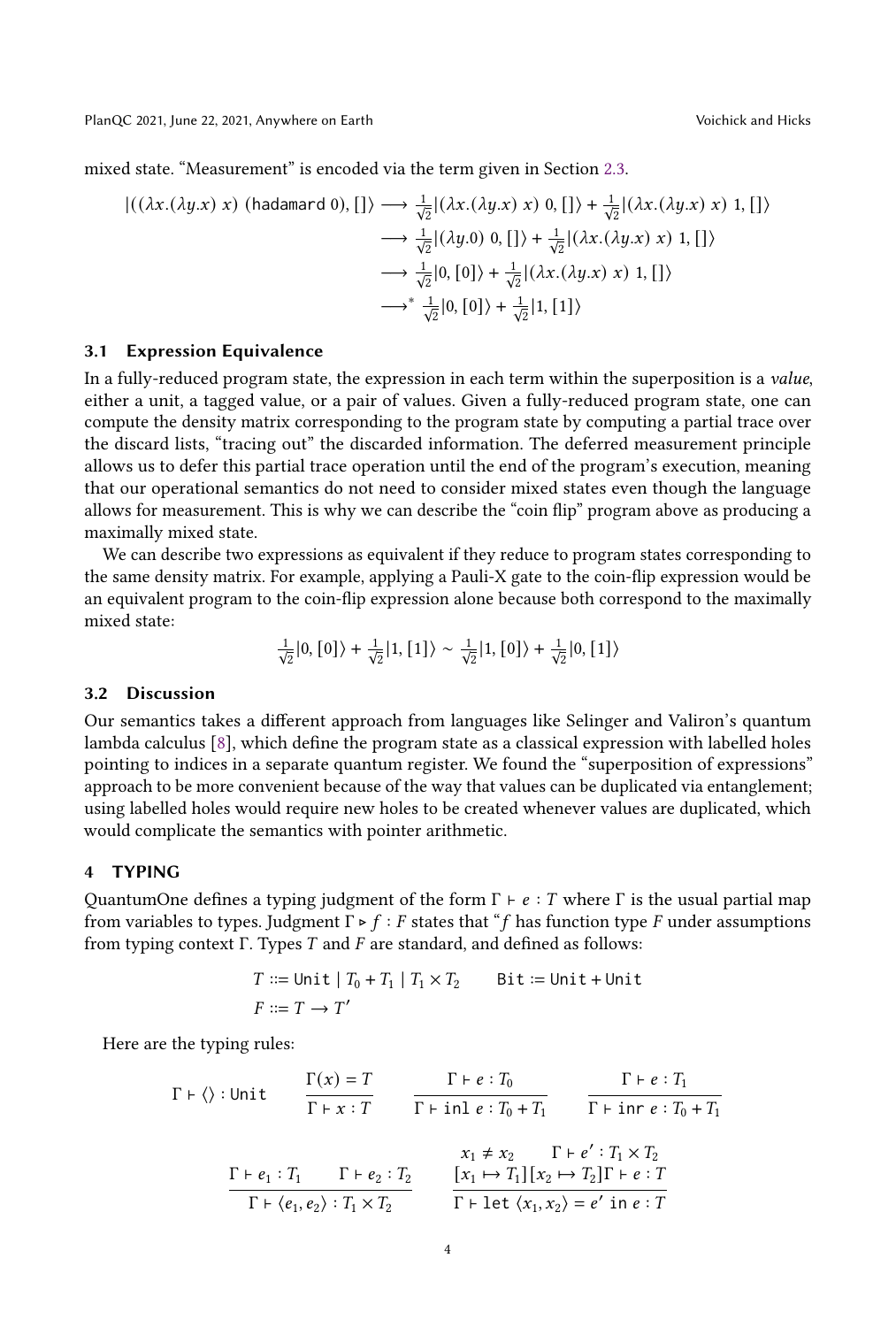Toward a Language for Higher-Level Formal Verification PlanQC 2021, June 22, 2021, Anywhere on Earth

$$
\frac{\Gamma \vdash e : T_0 + T_1 \quad [x_0 \mapsto T_0] \Gamma \vdash e_0 : T \quad [x_1 \mapsto T_1] \Gamma \vdash e_1 : T}{\Gamma \vdash \text{case } e \text{ of } | \text{ in } x_0 \Rightarrow e_0 | \text{ in } x_1 \Rightarrow e_1 : T}
$$
\n
$$
\text{FV}(e_0) \setminus \{x_0\} = \text{FV}(e_1) \setminus \{x_1\} \quad \text{discard-free}(e_0) \quad \text{discard-free}(e_1)
$$
\n
$$
\frac{\Gamma \vdash e : T_0 + T_1 \quad [x_0 \mapsto T_0] \Gamma \vdash e_0 : T \quad [x_1 \mapsto T_1] \Gamma \vdash e_1 : T}{\Gamma \vdash \text{control } e \text{ with } | \text{ in } x_0 \Rightarrow e_0 | \text{ in } x_1 \Rightarrow e_1 : (T_0 + T_1) \times T}
$$
\n
$$
\frac{[x \mapsto T] \Gamma \vdash e : T'}{\Gamma \rhd \lambda x. e : T \rightarrow T'} \quad \Gamma \rhd g : \text{Bit} \rightarrow \text{Bit} \quad \frac{\Gamma \rhd f : T \rightarrow T'}{\Gamma \vdash f e : T'}
$$

Here,  $[x \mapsto T]\Gamma$  is an extension of  $\Gamma$  with x mapped to T (possibly overriding an earlier mapping).

Most of the rules are mostly standard since, as mentioned previously, QuantumOne does not strongly separate quantum and classical data. The interesting rule is the one for control.  $FV(e)$  is the set of free variables in  $e$ , defined in the usual way. The predicate discard-free( $e$ ) holds when  $e$ uses all of the variables it creates; it is formally defined in Appendix [B.](#page-7-1) These premises effectively ensure that a control expression's subexpressions do not discard variables (i.e. they are free of measurement).

Other languages, such as Mingsheng Ying's QuGcL [\[10\]](#page-5-7) have been designed to allow for measurement within quantum control statements. However, Ying's denotational semantics are noncompositional, meaning that equivalent subprograms cannot always be substituted to produce equivalent programs. We see this as a major hurdle for any kind of formal verification, and so we restrict control statements to disallow controlled measurement.

As an example, Deutsch's algorithm (see Section [2.1\)](#page-1-1) can be typed like this:

 $\triangleright U_f : \text{Bit} \times \text{Bit} \rightarrow \text{Bit} \times \text{Bit}$ ⊢hadamard  $(\text{let } \langle x, y \rangle = U_f \langle x \rangle)$ hadamard 0,hadamard 1 $\rangle$  in  $x)$  : Bit

QuantumOne does not include any recursion or looping mechanism, so it should be strongly normalizing, as described in the following conjecture. We are waiting to formally prove this until we have a verified compiler.

<span id="page-4-0"></span>CONJECTURE 4.1 (NORMALIZATION). Suppose ⊢ e : T is a valid typing judgment for some expression e and type  $T$ . Then e reduces in a finite number of steps to a value state of type  $T$ . That is,

 $|e, [\] \rangle \longrightarrow^* |v_1, d_1 \rangle + |v_2, d_2 \rangle + \cdots + |v_n, d_n \rangle,$ 

where every  $v_j$  is a value such that  $\vdash v_j : T$ .

#### 5 FUTURE WORK

We hope that the semantics of QuantumOne will be easier to work with in a formal verification context than current tools, especially in programs that involve superpositions with more complicated structure where tagged unions could be helpful. The next step toward making this language more useful is constructing a certified compiler from this language to a lower-level circuit description language such as Sqir, as discussed in Appendix [D.](#page-8-0) Formally proving this compiler correct would help prove Conjecture [4.1](#page-4-0) because it would imply that the behavior of the semantics is equivalent to a finite quantum circuit.

Expressing and verifying more algorithms in this language would also be a good next step, particularly algorithms that combine classical and quantum computation or that can be naturally expressed with superpositions of tagged unions. We can also consider augmenting this language with additional features, like automatic oracle construction from classical functions (mentioned in Section [2.1\)](#page-1-1) or a kind of "in-place" symmetric pattern matching [\[7\]](#page-5-8).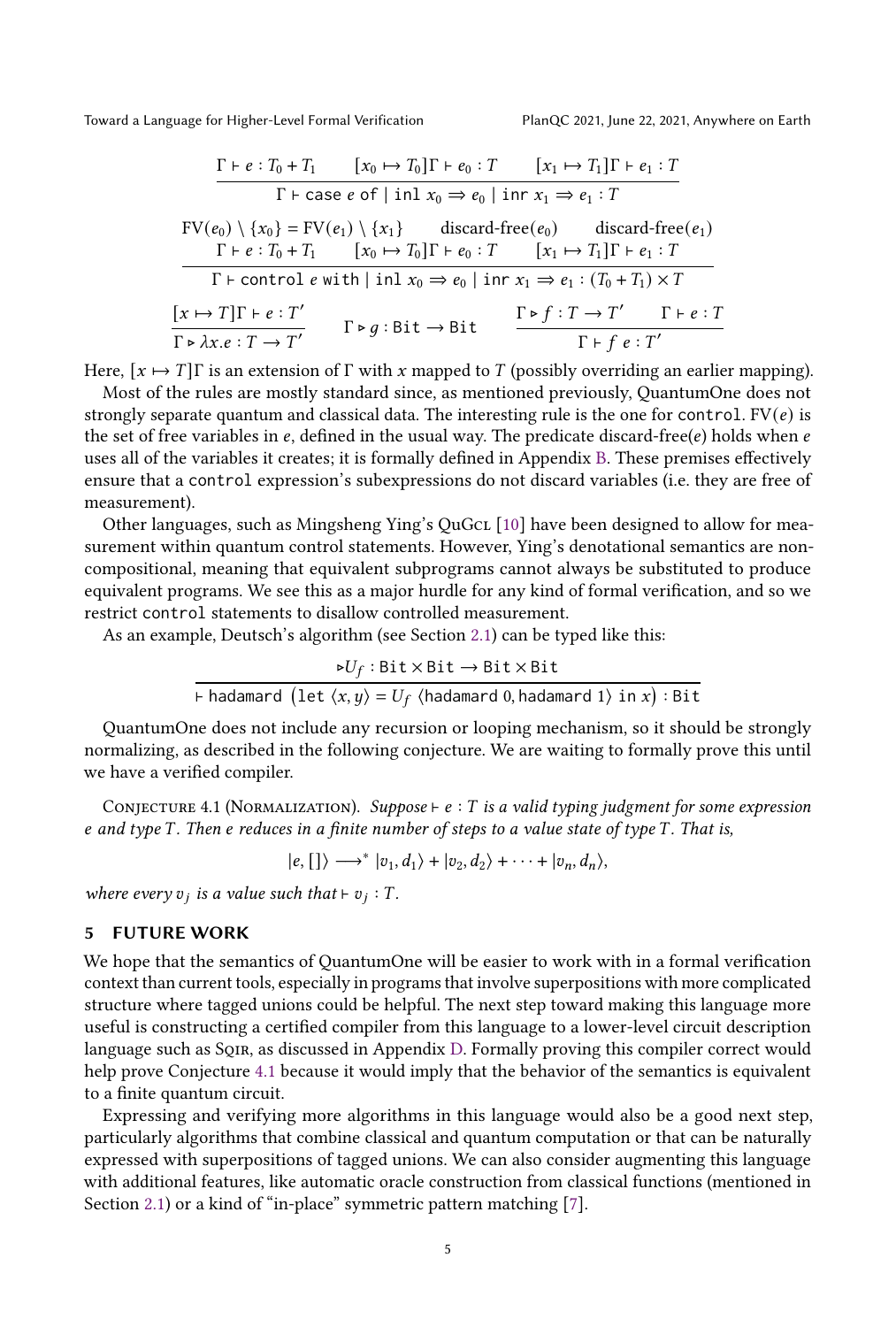## ACKNOWLEDGMENTS

This material is based upon work supported by the U.S. Department of Energy, Office of Science, Office of Advanced Scientific Computing Research, Quantum Testbed Pathfinder Program under Award Number DE-SC0019040 and the Air Force Office of Scientific Research under Grant No. FA95502110051.

# REFERENCES

- <span id="page-5-4"></span>[1] Thorsten Altenkirch and Jonathan Grattage. 2005. A functional quantum programming language. In 20th Annual IEEE Symposium on Logic in Computer Science (LICS' 05). 249–258. <https://doi.org/10.1109/LICS.2005.1>
- <span id="page-5-0"></span>[2] Andris Ambainis, Andrew M Childs, Ben W Reichardt, Robert Špalek, and Shengyu Zhang. 2010. Any AND-OR formula of size N can be evaluated in time  $N^2/2+o(1)$  on a quantum computer. SIAM J. Comput. 39, 6 (2010), 2513-2530. <https://doi.org/10.1137/080712167>
- <span id="page-5-3"></span>[3] Christophe Chareton, Sébastien Bardin, François Bobot, Valentin Perrelle, and Benoît Valiron. 2021. An Automated Deductive Verification Framework for Circuit-building Quantum Programs. In Programming Languages and Systems, Nobuko Yoshida (Ed.). Springer International Publishing, Cham, 148–177. [https://doi.org/10.1007/978-3-030-72019-3\\_6](https://doi.org/10.1007/978-3-030-72019-3_6)
- <span id="page-5-1"></span>[4] Alexander S. Green, Peter LeFanu Lumsdaine, Neil J. Ross, Peter Selinger, and Benoît Valiron. 2013. Quipper: A Scalable Quantum Programming Language. In Proceedings of the 34th ACM SIGPLAN Conference on Programming Language Design and Implementation (Seattle, Washington, USA) (PLDI '13). Association for Computing Machinery, New York, NY, USA, 333–342. <https://doi.org/10.1145/2491956.2462177>
- <span id="page-5-2"></span>[5] Kesha Hietala, Robert Rand, Shih-Han Hung, Xiaodi Wu, and Michael Hicks. 2021. A Verified Optimizer for Quantum Circuits. Proc. ACM Program. Lang. 5, POPL, Article 37 (Jan. 2021), 29 pages. <https://doi.org/10.1145/3434318>
- <span id="page-5-9"></span>[6] Jennifer Paykin, Robert Rand, and Steve Zdancewic. 2017. QWIRE: A Core Language for Quantum Circuits. In Proceedings of the 44th ACM SIGPLAN Symposium on Principles of Programming Languages (Paris, France) (POPL 2017). Association for Computing Machinery, New York, NY, USA, 846–858. <https://doi.org/10.1145/3009837.3009894>
- <span id="page-5-8"></span>[7] Amr Sabry, Benoît Valiron, and Juliana Kaizer Vizzotto. 2018. From Symmetric Pattern-Matching to Quantum Control. In Foundations of Software Science and Computation Structures, Christel Baier and Ugo Dal Lago (Eds.). Springer International Publishing, Cham, 348–364. [https://doi.org/10.1007/978-3-319-89366-2\\_19](https://doi.org/10.1007/978-3-319-89366-2_19)
- <span id="page-5-5"></span>[8] Peter Selinger, Benoıt Valiron, et al. 2009. Quantum lambda calculus. Semantic techniques in quantum computation (2009), 135–172.
- <span id="page-5-10"></span>[9] André Van Tonder. 2004. A lambda calculus for quantum computation. SIAM J. Comput. 33, 5 (2004), 1109–1135. <https://doi.org/10.1137/S0097539703432165>
- <span id="page-5-7"></span>[10] Mingsheng Ying. 2016. Foundations of Quantum Programming. Elsevier Science, Chapter 6, 211–271.

## <span id="page-5-6"></span>A FULL OPERATIONAL SEMANTICS

The operational semantics is defined as two step relations. The first one defines how classical states step to quantum states. However, to account for discarded information, this step relation actually describes how a language expression steps to a pair containing an updated expression and a list of discarded expressions. In the inference rules below,

- " $e \implies \alpha |e_0, d_0\rangle + \beta |e_1, d_1\rangle$ " can be interpreted as "e steps to a superposition of  $e_0$  with  $d_0$ discarded and  $e_1$  with  $d_1$  discarded, weighted by amplitudes  $\alpha$  and  $\beta$ ."
- Values are denoted with the letter  $v$ , and are expressions that are either unit, a tagged value, or a pair of values. Formally,  $v ::= \langle \rangle \mid$  inl  $v \mid \text{inr } v \mid \langle v_1, v_2 \rangle$ .
- " $[x := v]e$ " is the expression *e* with every free occurrence of the variable *x* replaced with the value v.
- Assume that a gate g is represented by the matrix with scalars  $G_{00}$ ,  $G_{01}$ ,  $G_{10}$ , and  $G_{11}$ .

$$
\frac{x \in \text{FV}(e)}{(\lambda x. e)v \Longrightarrow |[x := v]e, []}) \qquad \frac{x \notin \text{FV}(e)}{(\lambda x. e)v \Longrightarrow |e, [v] \rangle}
$$
\n
$$
x_0 \in \text{FV}(e_0)
$$
\n
$$
\text{(case inl } v \text{ of } | \text{ inl } x_0 \Rightarrow e_0 | \text{ inr } x_1 \Rightarrow e_1) \Longrightarrow |[x_0 := v]e_0, [0] \rangle
$$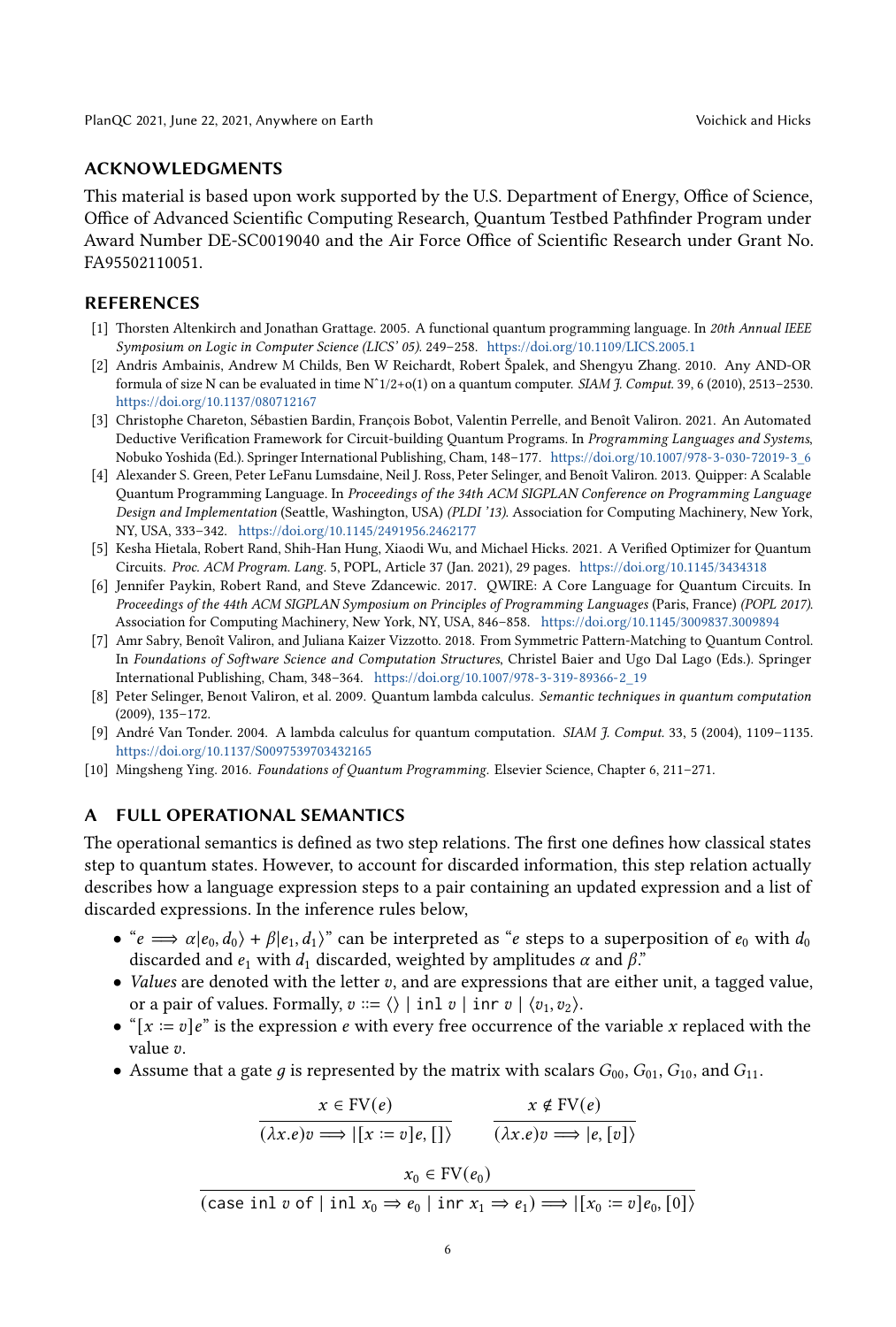Toward a Language for Higher-Level Formal Verification PlanQC 2021, June 22, 2021, Anywhere on Earth

 $\overline{\phantom{a}1}$ et

$$
x_0 \notin FV(e_0)
$$
\n
$$
\overline{(case in 1\ v \text{ of } | in 1x_0 \Rightarrow e_0 | in r x_1 \Rightarrow e_1)} = |e_0, [in 1\ v]\}
$$
\n
$$
x_1 \in FV(e_1)
$$
\n
$$
\overline{(case in r\ v \text{ of } | in 1x_0 \Rightarrow e_0 | in r x_1 \Rightarrow e_1)} = |[x_1 := v]e_1, [1]\}
$$
\n
$$
x_1 \notin FV(e_1)
$$
\n
$$
\overline{(case in r\ v \text{ of } | in 1x_0 \Rightarrow e_0 | in r x_1 \Rightarrow e_1)} \Rightarrow |e_1, [in r v]\}
$$
\n
$$
(\text{control in } v \text{ with } | in 1x_0 \Rightarrow e_0 | in r x_1 \Rightarrow e_1) \Rightarrow |\langle in 1v, [x_0 := v]e_0\rangle, [] \rangle
$$
\n
$$
(\text{control in } v \text{ with } | in 1x_0 \Rightarrow e_0 | in r x_1 \Rightarrow e_1) \Rightarrow |\langle in r v, [x_1 := v]e_0\rangle, [] \rangle
$$
\n
$$
1 \text{et } (x_1, x_2) = \langle v_1, v_2 \rangle \text{ in } e \Rightarrow |(\lambda x_1.(\lambda x_2. e) v_2) v_1, [] \rangle
$$
\n
$$
g \text{ } 0 \Rightarrow G_{00}|0, [] \rangle + G_{10}|1, [] \qquad g \text{ } 1 \Rightarrow G_{01}|0, [] \rangle + G_{11}|1, [] \rangle
$$
\n
$$
e \Rightarrow \alpha_1 |e_1, d_1\rangle + \dots + \alpha_n |e_n, d_n\rangle \qquad e \Rightarrow \alpha_1 |e_1, d_1\rangle + \dots + \alpha_n |e_n, d_n\rangle
$$
\n
$$
\overline{e \Rightarrow \alpha_1 |e_1, d_1\rangle + \dots + \alpha_n |e_n, d_n\rangle} \qquad \overline{e \Rightarrow \alpha_1 |e_1, d_1\rangle + \dots + \alpha_n |e_n, d_n\rangle}
$$
\n
$$
\overline{e \Rightarrow \alpha_1 |e_1, d_1\rangle + \dots + \alpha_n |e_n, d_n\rangle}
$$
\n
$$
\overline{e \Rightarrow \alpha_1 |e_1, d_1\rangle + \dots + \alpha
$$

$$
\frac{e_j \Longrightarrow \alpha'_1 | e'_1, d'_1 \rangle + \cdots + \alpha'_n | e'_n, d'_n \rangle}{\alpha_1 | v_1, d_1 \rangle + \cdots + \alpha_{j-1} | v_{j-1}, d_j \rangle + \alpha_j | e_j, d_j \rangle + \cdots + \alpha_n | e_n, d_n \rangle \longrightarrow}
$$
  

$$
\alpha_1 | v_1, d_1 \rangle + \cdots + \alpha_{j-1} | v_{j-1}, d_{j-1} \rangle + \alpha_j \left( \alpha'_1 | e'_1, d_j + d'_1 \rangle + \cdots + \alpha'_n | e'_n, d_j + d'_n \rangle \right) + \cdots + \alpha_n | e_n, d_n \rangle
$$

This is the "main" step relation of a program. Running a program  $e$  can be seen as repeatedly applying this relation, starting with  $|e, [\cdot]$ ).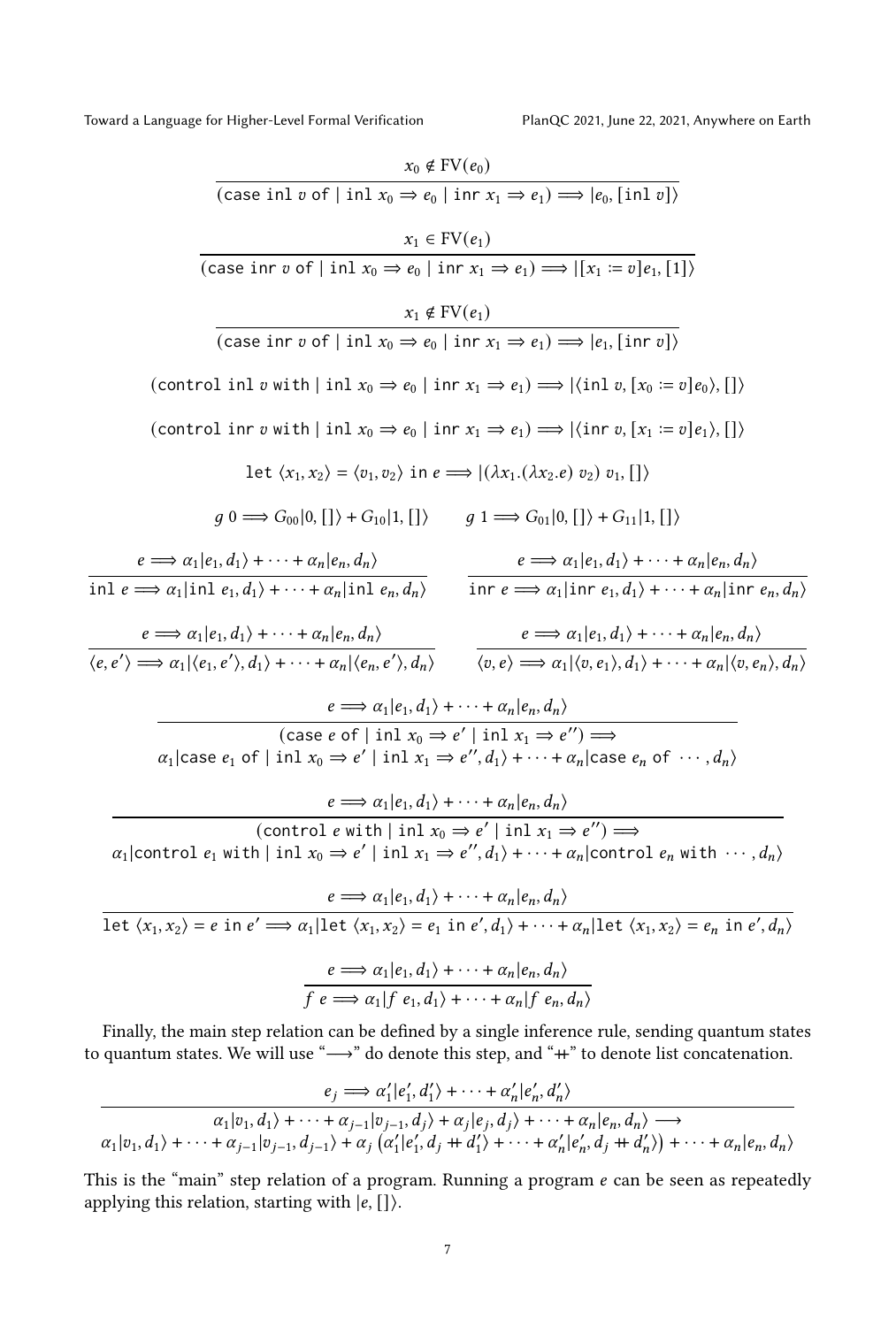PlanQC 2021, June 22, 2021, Anywhere on Earth Voichick and Hicks

# <span id="page-7-1"></span>B DISCARD-FREE

Formally, the "discard-free" property is defined by the following inference rules:

| $discard-free(\langle \rangle)$    | $discard-free(e)$                                      | $discard-free(e)$                                                                     |
|------------------------------------|--------------------------------------------------------|---------------------------------------------------------------------------------------|
|                                    | discard-free(inl $e$ )                                 | discard-free(inr $e$ )                                                                |
| discard-free $(e_1)$               | $discard-free(e_2)$                                    | $discard-free(x)$                                                                     |
|                                    | discard-free( $\langle e_1, e_2 \rangle$ )             |                                                                                       |
| $discard-free(e)$                  | discard-free( $e_0$ )                                  | $discard-free(e_1)$                                                                   |
|                                    |                                                        | discard-free(control e with   inl $x_0 \Rightarrow e_0$   inr $x_1 \Rightarrow e_1$ ) |
| $x_1 \in FV(e)$                    | $x_2 \in FV(e)$                                        | $discard-free(e')$<br>$discard-free(e)$                                               |
|                                    | discard-free(let $\langle x_1, x_2 \rangle = e'$ in e) |                                                                                       |
| $x \in FV(e)$                      | $discard-free(e)$                                      | $discard-free(e')$<br>$discard-free(e)$                                               |
| discard-free( $(\lambda x.e) e'$ ) | discard-free(q e)                                      |                                                                                       |

# <span id="page-7-0"></span>C COMPARISON WITH OTHER LANGUAGES

In this section, we will compare QuantumOne's features with that of a handful of other quantum programming languages, specifically QmL[\[1\]](#page-5-4), quantum lambda calculus [\[8\]](#page-5-5), Quipper [\[4\]](#page-5-1), Qwire[\[6\]](#page-5-9), QBRICKS[\[3\]](#page-5-3), and SQIR[\[5\]](#page-5-2). (Note that there is more than one quantum lambda calculus [\[9\]](#page-5-10), but we will discuss one of Selinger and Valiron's [\[8\]](#page-5-5).)

# C.1 Linear Types versus Sharing

The no-cloning theorem shows that there is no quantum circuit that can clone an arbitrary quantum state, so any quantum programming language with variables must handle variable re-use in some way. Some languages accomplish this using linear types, typing systems that disallow variables to be re-used. This is the approach taken in quantum lambda calculus and Qwire, through typing relations and typechecking algorithms. Quipper is similar, but checks appear at runtime instead of compile time. Sqir does not have virtual qubit variables in the same way, but it includes a typing relation that prevents multi-qubit gates from being applied to a single location.

Qml takes a different approach. It allows for variable duplication, but interprets it as sharing rather than cloning. We take this approach as well, as described in Section [2.2.](#page-1-2) One advantage to this approach is that it significantly simplifies the type system. Programs can combine classical and quantum operations in a single program, and the typing rules are no more complicated for the quantum data than the classical data.

Qbricks seems to avoid the no-cloning problem altogether by limiting itself to describing whole circuits rather than applications to specific registers.

## C.2 Formal Verification Oriented

SQIR and QBRICKS are two languages designed for formally verifying quantum programs. SQIR is implemented within the Coq proof assistant, and QBRICKS is implemented using the Why3 deductive verification platform. QBRICKS allows for a high degree of automation, and SQIR comes with Voqc, a verified optimizer for quantum circuits. Both have been used to verify interesting algorithms such as Grover's algorithm, and none of the other languages discussed were designed with formal verification in mind.

Given the difficulty in debugging quantum programs, we're planning to center the implementation of QuantumOne around formal verification. We have implemented the syntax, typing rules, and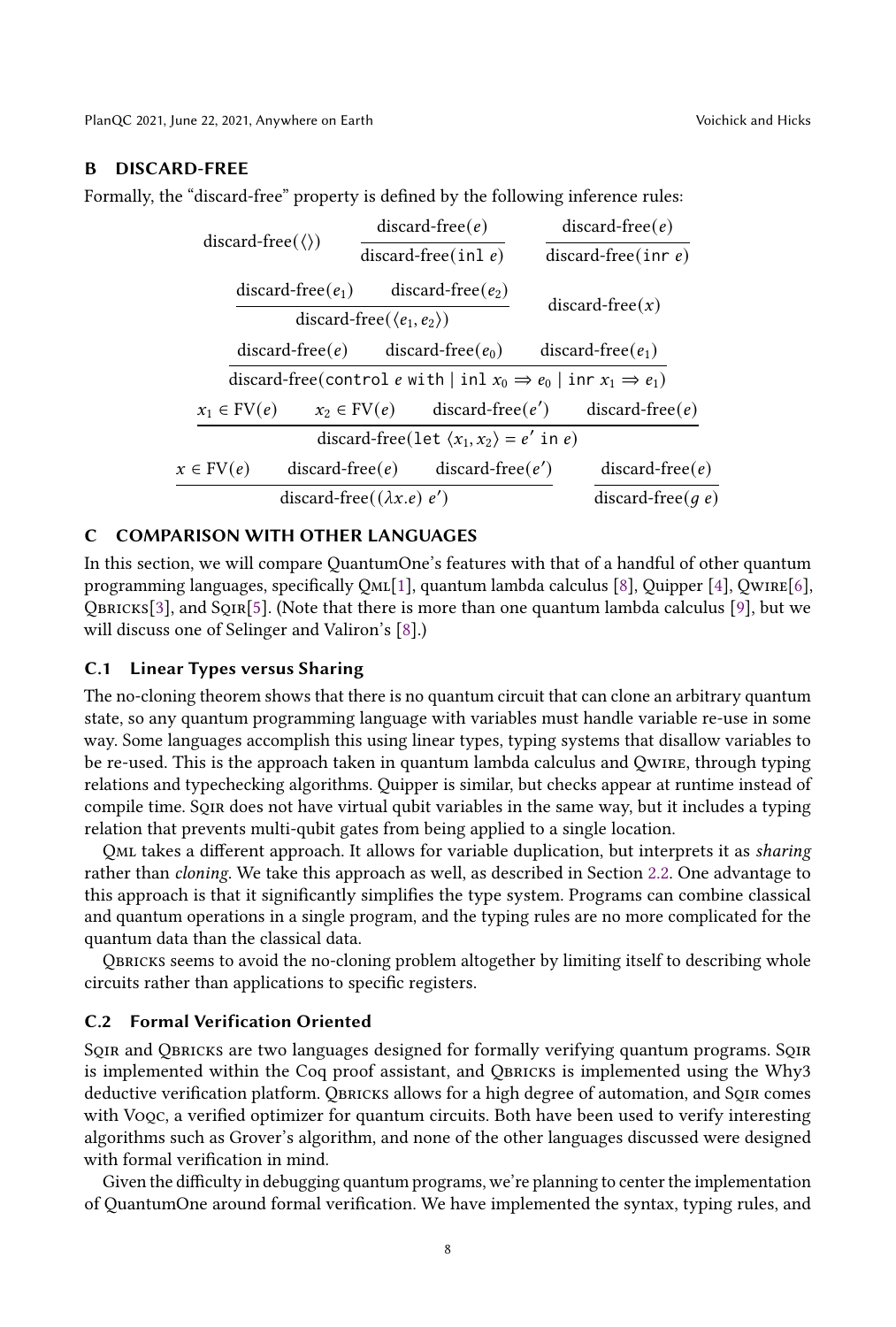semantics of QuantumOne within the Coq proof assistant, and we have proven the correctness of small programs. A certified compiler from QuantumOne to Sqir would make it easy to optimize circuits with Voqc and would allow for formal verification using higher-level language features such as variables and tagged unions.

# C.3 Superpositions of Tagged Unions

Any useful quantum programming language must allow for interactions between qubits, and thus must allow for some sort of collection of qubits. For most languages, this essentially means classical data structures containing qubits. Quipper and Qwire allow for manipulating lists of qubits, but the length of the list must be known classically. (There is no notion of "superposition of lists of different length.") SQIR and QBRICKS both assume that all of the quantum data they deal with is a single list of qubits, or equivalently a superposition of bitstrings of a classically-known length. Quantum lambda calculus includes tagged unions that can contain qubits, but the tag is classical.

None of these languages allow for superpositions beyond qubits or collections of qubits. The only way to represent a trit in these languages would be with a pair of qubits, and a programmer would be forced to work with this two-bit representation.

Qml and QuantumOne include superpositions of tagged unions. The "trit" type can be represented with "Unit + Unit + Unit," and language features are designed to work with these kinds of types. The kinds of case analysis that the two languages include are a bit different; QuantumOneonly allows for "control" expressions that keep the argument, while Qml allows for a more powerful case analysis subject to orthogonality constraints.

# <span id="page-8-0"></span>D COMPILATION

We intend to write a compiler from QuantumOne to quantum circuits in SQIR [\[5\]](#page-5-2), verified in Coq. It should be verified that the compiled circuit produces quantum states equivalent to those produced by the operational semantics. This will require us to represent all of our values with a series of qubits. The number of qubits needed to represent a value of type  $T$  is  $size(T)$ , recursively defined by

$$
size(Unit) := 0
$$
  
\n
$$
size(T_0 + T_1) := 1 + max{size(T_0), size(T_1)}
$$
  
\n
$$
size(T_1 \times T_2) := size(T_1) + size(T_2)
$$

Tagged unions are represented with a single qubit for the tag and the rest of the qubits for the subvalues.

When compiling a QuantumOne expression, the compiler will be given a specific |0⟩-initialized register on which to produce the desired value. In addition, there will need to be some collection of pointers associating variables with quantum registers, so that expressions with free variables can receive input from the correct register. Expressions that create new variables will need to allocate a new register, as will any expressions that duplicate variables. Duplication of variables will be accomplished with a series of CNOT gates applied to a newly-allocated register initialized to zero. Sqir does not have a mechanism for allocating and managing registers, so this mechanism will need to be implemented.

QuantumOne's "control" expressions will be implemented using controlled gates. As an example, consider this expression:

control x with | inl 
$$
x_0 \Rightarrow f_0 y
$$
 | inr  $x_1 \Rightarrow f_1 \langle y, x_0 \rangle$